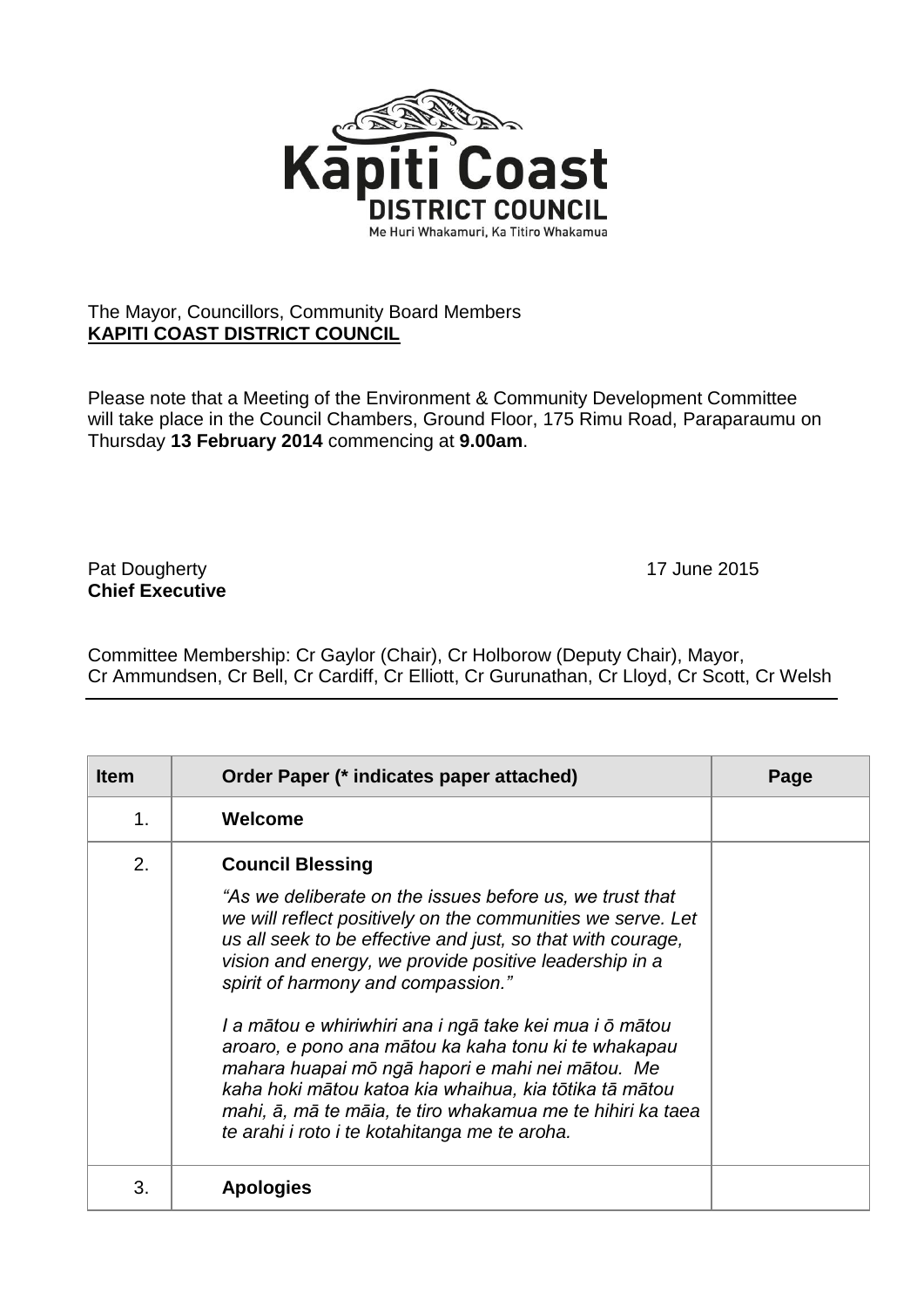| <b>Item</b>    | Order Paper (* indicates paper attached)                                                                                                                                                                                                                                                                                                  | Page |
|----------------|-------------------------------------------------------------------------------------------------------------------------------------------------------------------------------------------------------------------------------------------------------------------------------------------------------------------------------------------|------|
| 4.             | <b>30 Minutes Public Speaking Time</b>                                                                                                                                                                                                                                                                                                    |      |
| 5.             | *<br><b>Confirmation of Minutes: 28 November 2013</b>                                                                                                                                                                                                                                                                                     | 4    |
|                | $\star$<br><b>Matters Under Action</b>                                                                                                                                                                                                                                                                                                    | 7    |
| 6.             | <b>Members' Business:</b>                                                                                                                                                                                                                                                                                                                 |      |
|                | <b>Public Speaking Time Responses</b><br>(a)<br>Leave of Absence<br>(b)<br>Matters of an Urgent Nature (advice to be provided<br>(c)<br>to the Chair prior to commencement of the<br>meeting)<br>(d)<br>Declarations of Interest Relating to Items on the<br>Agenda                                                                       |      |
| 7 <sub>1</sub> | $\ast$<br>Strategic Review of Kāpiti Visitor Information Network<br>(VIN) (SP-13-1080)                                                                                                                                                                                                                                                    | 8    |
|                | <b>Appendix</b>                                                                                                                                                                                                                                                                                                                           |      |
| 8.             | $\ast$<br><b>Community Contracts - Part One (SP-13-1089)</b>                                                                                                                                                                                                                                                                              | 84   |
| 9.             | $\ast$<br><b>Mahara Gallery Annual Report (CS-14-1096)</b><br><b>Appendix</b>                                                                                                                                                                                                                                                             | 92   |
| 10.            | $\star$<br><b>Submission on Local Government Act 2002</b><br>Amendment Bill (No 3) (SP-14-1115)                                                                                                                                                                                                                                           | 133  |
|                | <b>Appendix 2</b>                                                                                                                                                                                                                                                                                                                         |      |
|                | <b>Appendix 3</b>                                                                                                                                                                                                                                                                                                                         |      |
| 11.            | <b>PUBLIC EXCLUDED RESOLUTION</b>                                                                                                                                                                                                                                                                                                         |      |
|                | That, pursuant to Section 48 of the Local Government Official<br>Information and Meetings Act 1987, the public now be excluded<br>from the meeting for the reasons given below, while the<br>following matters are considered:                                                                                                            |      |
|                | <b>Confirmation of Public Excluded Minutes:</b><br>28 November 2013                                                                                                                                                                                                                                                                       |      |
|                | <b>Community Representatives for Grants Allocation</b><br>Subcommittee 2013-2016 Triennium (Corp-14-1118)                                                                                                                                                                                                                                 |      |
|                | Appointments to Public Art Panel (CS-14-1120)                                                                                                                                                                                                                                                                                             |      |
|                | The general subject of each matter to be considered, while the<br>public are excluded, the reason for passing this resolution in<br>relation to each matter, and the specific grounds under Section<br>48(1) of the Local Government Official Information and<br>Meetings Act 1987, for the passing of this resolution are as<br>follows: |      |